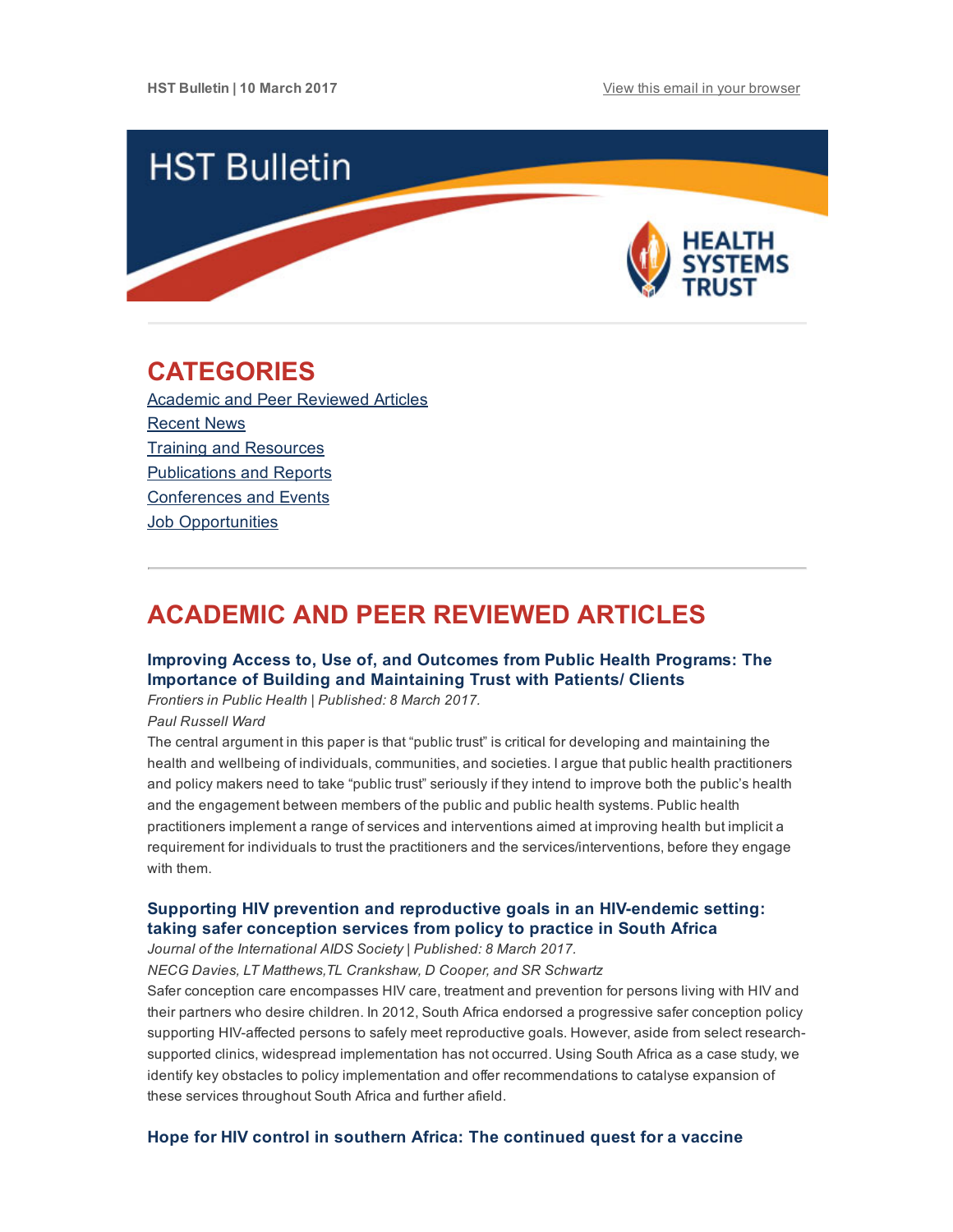#### PlosOne | Published: 28 February 2017.

#### Linda-Gail Bekker, Glenda Gray

It is estimated that almost 2 million new HIV infections occurred in the world in 2015. Southern and eastern Africa, with 6.2% of the world's population, bear a disparate half of the world's HIV infection burden and would benefit greatly from inexpensive innovations aimed at curtailing the epidemic. As sub-Saharan Africa has the highest incidence of HIV infection in the world, that the introduction of a vaccine with only partial efficacy could have such a dramatic effect, despite the existing availability of comprehensive prevention methods, is strongly persuasive for the pursuit of a vaccine-based approach.

# Initiating community [engagement](http://idpjournal.biomedcentral.com/articles/10.1186/s40249-016-0231-9) in an ecohealth research project in Southern Africa

#### BioMed Central | Published: 7 March 2017.

Rosemary Musesengwa, Moses J Chimbari and Samson Mukaratirwa

Community Engagement (CE) in health research ensures that research is consistent with the sociocultural, political and economic contexts where the research is conducted. The greatest challenges for researchers are the practical aspects of CE in multicentre health research. This study describes the CE in an ecohealth community-based research project focusing on two vulnerable and research naive rural communities.

# Structural Level Differences in the Mother-to-Child HIV Transmission Rate in South Africa: A Multilevel Assessment of Individual, Health Facility, and **Provincial-Level Predictors of Infant HIV Transmission**

JAIDS | Published: 15 April 2017.

Selamawit A Woldesenbet, Debra J Jackson, CJ Lombard, Thu-Ha Dinh, Vundli Ramokolo, Tanya Doherty, Gayle G Sherman, Yogan Pillay, Ameena E Goga

In 2010, South Africa reported an early mother-to-child transmission (MTCT) rate of 3.5% at 4–8 weeks postpartum. Provincial early MTCT rates ranged from 1.4% [95% confidence interval (CI): 0.1 to 3.4] to 5.9% (95% CI: 3.8 to 8.0). We sought to determine reasons for these geographic differences in MTCT rates.

# What do You Need to Get Male Partners of Pregnant Women Tested for HIV in Resource Limited Settings? The Baby Shower Cluster [Randomized](https://link.springer.com/article/10.1007%2Fs10461-016-1626-0) Trial

Aids and Behavior | Published: February 2017.

Echezona E Ezeanolue, Michael C Obiefune, Wei Yang, Chinenye O Ezeanolue, Jennifer Pharr, Alice Osuji, Amaka G Ogidi, Aaron T Hunt, et al.

Male partner involvement has the potential to increase uptake of interventions to prevent mother-to-child transmission of HIV (PMTCT). Finding cultural appropriate strategies to promote male partner involvement in PMTCT programs remains an abiding public health challenge. We assessed whether a congregation-based intervention, the Healthy Beginning Initiative (HBI), would lead to increased uptake of HIV testing among male partners of pregnant women during pregnancy.

# Evaluating Adherence to [Antiretroviral](https://www.hindawi.com/journals/art/2017/5456219/) Therapy Using Pharmacy Refill Records in a Rural Treatment Site in South Africa

AIDS Research and Treatment | Published: 31 January 2017. George Gachara, Lufuno G Mavhandu, Elizabeth T Rogawski, Cecile Manhaeve, and Pascal O Bessong

Optimal adherence to combination antiretroviral therapy (cART) is critical to maintain virologic suppression, thereby ensuring the global success of HIV treatment. We evaluated adherence to cART using pharmacy refill records and determined the adherence threshold resulting in >90% virologic suppression in a community run treatment site in South Africa. Additionally, we analysed factors associated with adherence using univariable and multivariable logistic regression models. Logistic regression was also performed to determine the relationship between adherence and virologic suppression and the adherence threshold resulting in <10% virologic failure.

## Ending violence in [childhood:](http://www.tandfonline.com/doi/full/10.1080/13548506.2017.1287409) a global imperative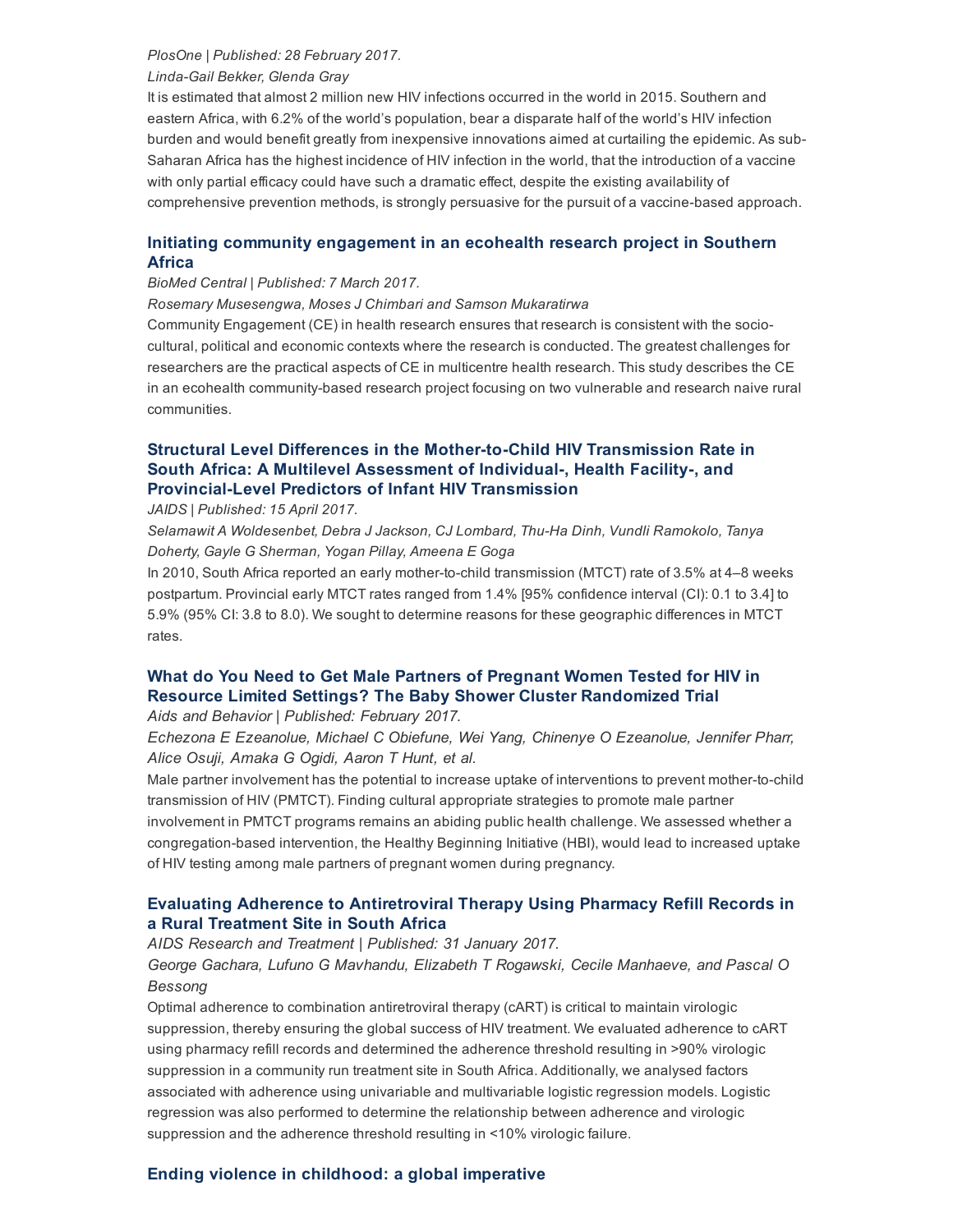#### Psychology, Health & Medicine | Published: 2 March 2017.

A. K. Shiva Kumar, Vivien Stern, Ramya Subrahmanian, Lorraine Sherr, Patrick Burton, Nancy Guerra, Robert Muggah, Maureen Samms-Vaughan, et al.

The time has come to end violence in childhood. The best and only way we can build peaceful societies is by preventing victimization of children and perpetration of violence by children. This can and must be done – with the aspiration to achieve this within a single generation. Collective action and concerted efforts succeeded in ending great evils such as the slave trade and apartheid.

### A new malaria vector [mosquito](http://www.readcube.com/articles/10.1038/srep43779) in South Africa

#### Nature | Published: 6 March 2017.

Ashley Burke, Leonard Dandalo, Givemore Munhenga, Yael Dahan-Moss, Frans Mbokazi, Sifiso Ngxongo, Maureen Coetzee, Lizette Koekemoer, Basil Brooke

South Africa aims to eliminate malaria within its borders by 2018. Despite well-coordinated provincial vector control programmes that are based on indoor residual insecticide spraying, lowlevel residual malaria transmission continues in the low-altitude border regions of the north-eastern sector of the country. In order to identify the underlying causes of residual transmission, an enhanced vector surveillance system has been implemented at selected sites in the Mpumalanga and KwaZulu-Natal (KZN) provinces.

[\(Return](#page-0-1) to Top)

# <span id="page-2-0"></span>RECENT NEWS

### [Healthcare](http://www.timeslive.co.za/thetimes/2017/03/06/Healthcare-shows-signs-of-life) shows signs of life

Times Live | 6 March 2017.

The 2015-16 district health barometer survey, released by the Health Systems Trust last week, shows the country's public health system has made impressive strides in reducing the infant mortality rate, a marked increase in the immunisation of children under one and an increase in cervical screening coverage.

## Radical [transformation](http://www.hst.org.za/news/radical-transformation-begins-fixing-how-we-fund-healthcare-remote-areas) begins with fixing how we fund healthcare in remote areas

Bhekisisa | 2 March 2017.

Once slices of the healthcare funding pie are dished out to provinces, there is little control over how this money is spent to benefit the rural poor.

## The [inequality](http://www.hst.org.za/news/inequality-gap-and-its-impact-health) gap and its impact on health

Health-E News | 27 February 2017. Social injustice is the biggest threat to global health and a radical change in society is needed if we really want people to live long, healthy lives.

## [Statistics](http://www.hst.org.za/news/statistics-sa-how-south-africans-die) SA: How South Africans die

Medical Brief | 1 March 2017. Statistics South Africa has released its exhaustive analysis of mortality and causes of death in 2015, noting a 3% decline to 460,236 deaths. The three leading causes were tuberculosis, diabetes and cerebrovascular disease.

## [Drugmaker](http://www.hst.org.za/news/drugmaker-provide-new-tb-drug-worth-almost-half-million-free) to provide new TB drug worth almost half a million for free

Bhekisisa | 8 March 2017. A deal brokered with the health department guarantees free access but for how long?

## Full steam ahead for SA's clinic-on-rails

Business Day | 7 March 2017. SA's Phelophepa train draws a crowd wherever it goes. The sound of the lumbering 19-car clinic-on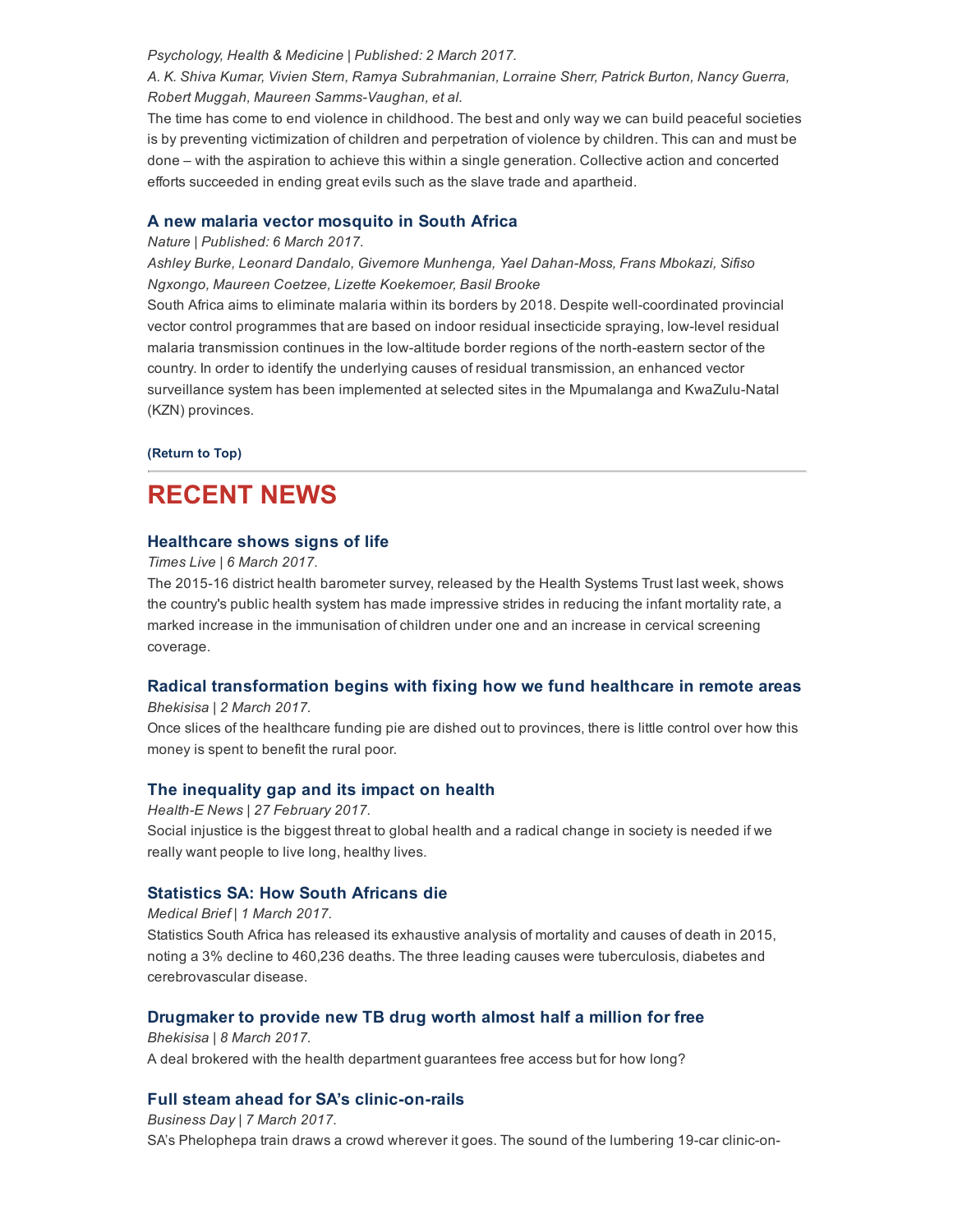rails signals the arrival of badly needed free healthcare for thousands of South Africans as it tours the country.

### Gauteng increases mental health spending after [Esidimeni](http://www.hst.org.za/news/gauteng-increases-mental-health-spending-after-esidimeni-crisis) crisis

Business Day | 7 March 2017.

Gauteng finance MEC Barbara Creecy on Tuesday tabled a R108bn budget for the province, which included R10bn added to the baseline of departments to meet increased demand.

#### South Africa [launches](http://www.hst.org.za/news/south-africa-launches-clinical-trial-cut-heart-disease-hiv-positive-people) clinical trial to cut heart disease in HIV positive people

The Conversation | 27 February 2017.

Scientists are embarking on a massive clinical trial to test a drug to reduce the chances of people living with HIV developing heart diseases and suffering from heart-related illnesses like strokes. The trial is being launched in South Africa but will span four continents and involve 6,500 participants.

#### African app cuts medical costs with [community](http://www.hst.org.za/news/african-app-cuts-medical-costs-community-virtual-pharmacy) "virtual pharmacy"

Times Live | 24 February 2017.

A mobile app in Senegal helps families save money and reduce waste through a "virtual pharmacy" where users can exchange leftover medication for new prescriptions.

[\(Return](#page-0-1) to Top)

# <span id="page-3-0"></span>TRAINING AND RESOURCES

#### World TB Day: [Campaign](http://www.stoptb.org/events/world_tb_day/2017/materials.asp) Materials

Stop TB Partnership | Published: 2017.

This year's campaign runs under the tagline "Unite to End TB!". This campaign draws on the goals set out in the Global Plan to End TB, the roadmap to accelerating impact on the TB epidemic and reaching the targets of the WHO End TB Strategy.

#### Country-specific data on the contraceptive needs of adolescents

WHO | Published: 2017.

The sustainable development goals (SDGs) and the Global strategy for women's, children's and adolescents' health 2016–20302 have placed renewed emphasis on understanding and addressing the sexual and reproductive health needs of adolescents. Although they are the largest cohort of adolescents in history, to date, we know relatively little about their contraceptive needs. This is particularly true for unmarried adolescents as data for them are rarely reported, even when collected. As the SDGs and the global strategy require country-level tracking of indicators related to contraception, including met need, a key question is "What can be done to support adolescents to prevent unintended pregnancy?"

### [eLearning](http://www.who.int/health_financing/training/e-learning-course-on-health-financing-policy-for-uhc/en/?utm_content=bufferb2614&utm_medium=social&utm_source=facebook.com&utm_campaign=buffer) Course on Health Financing Policy for universal health coverage (UHC) WHO | Published: 2017.

The first e-learning course on health financing policy for universal health coverage has now been launched.

# Community Engagement in HIV Prevention Is a Disaster [Management](http://www.thebodypro.com/content/79477/community-engagement-in-hiv-prevention-is-a-disast.html) Plan (Video) IFARA | CROI 2017.

In an interview given by Mark Hubbard and Stacey Hannah at CROI 2017, they explain the broadened scope of the Good Participatory Practice (GPP), which now includes a wider stakeholder engagement audience, e.g. policymakers, funders and others.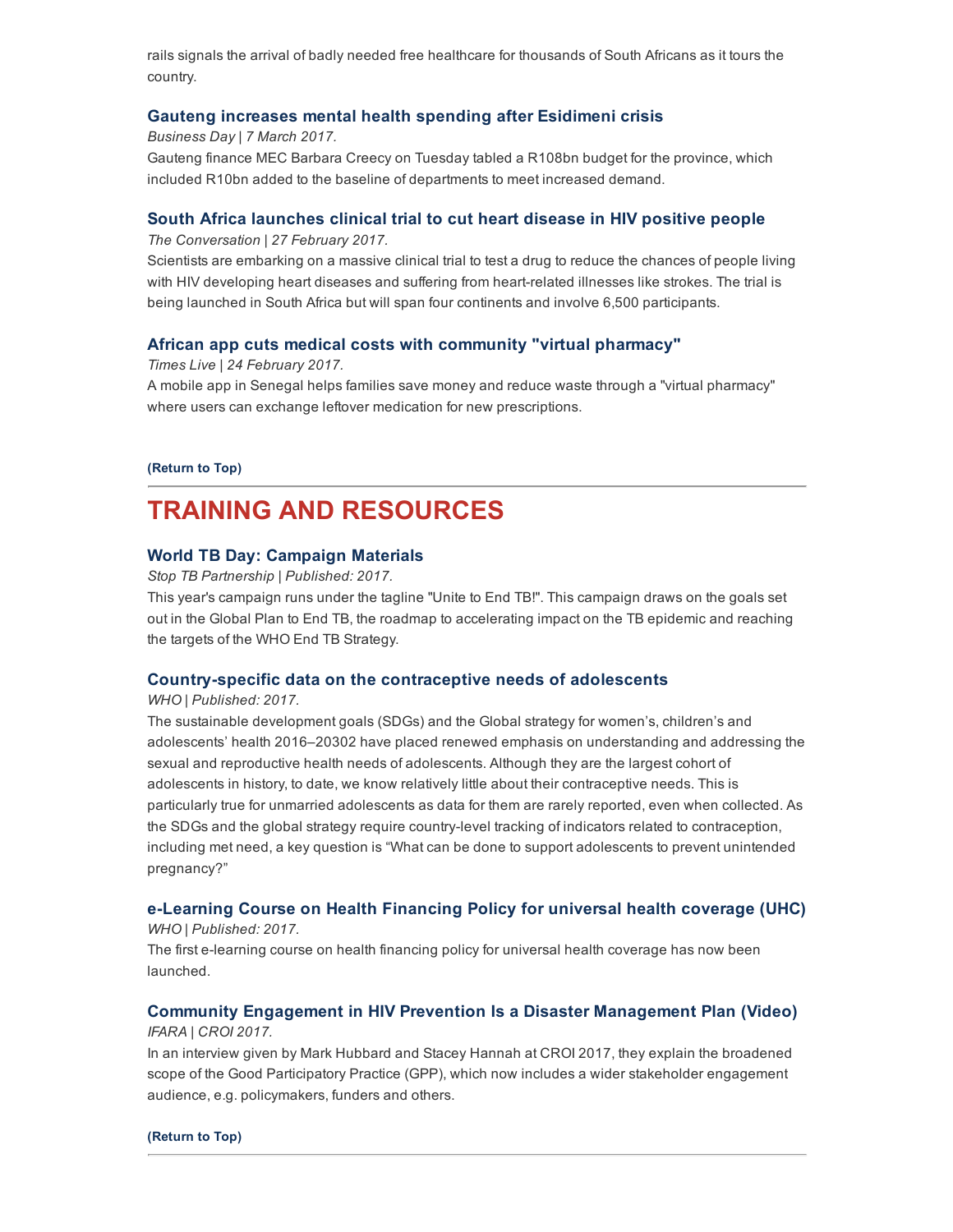# <span id="page-4-0"></span>PUBLICATIONS AND REPORTS

#### District Health [Barometer](http://www.hst.org.za/publications/district-health-barometer-201516-0) 2015/16

Health Systems Trust | Published: 2016.

The District Health Barometer 2015/16, now in its 11th edition, seeks to highlight, health system performance, inequities in health outcomes, and health-resource allocation and delivery, and to track the efficiency of healthcare delivery processes across all provinces and districts in South Africa. Over the years, the DHB has become an important planning and management resource for health service providers, managers, researchers and policy-makers. This year, the DHB contains 44 indicators, with trend illustrations and health profiles across South Africa's nine provinces and 52 health districts.

## Global [tuberculosis](http://www.hst.org.za/publications/global-tuberculosis-report-2016) report 2016

#### WHO | Published: 2016.

The main aim of the Global tuberculosis report is to provide a comprehensive and up-to-date assessment of the TB epidemic, and of progress in prevention, diagnosis and treatment of the disease at global, regional and country levels. This is done in the context of recommended global TB strategies and targets endorsed by WHO's Member States and broader development goals set by the United Nations. The data in this report is updated annually. This report supersedes all previous global TB reports.

# Hormonal [contraceptive](http://www.hst.org.za/publications/hormonal-contraceptive-eligibility-women-high-risk-hiv-guidance-statement) eligibility for women at high risk of HIV Guidance **Statement**

#### WHO | Published: 2017.

The World Health Organization (WHO) convened a technical consultation during 1–2 December 2016 to review new evidence on the risk of HIV acquisition with the use of hormonal contraception. The issue was recognized as a critical one, particularly for sub-Saharan Africa, where women have a high lifetime risk of acquiring HIV, hormonal contraceptives constitute a significant component of the contraceptive method mix and unintended pregnancy is a common threat to the well-being and lives of women and girls.

[\(Return](#page-0-1) to Top)

# <span id="page-4-1"></span>CONFERENCES AND EVENTS

#### Building Children's Nursing for Africa [Conference](http://www.hst.org.za/events/building-childrens-nursing-africa-conference)

28-30 March 2017 The River Club, Observatory, Cape Town, South Africa

#### 15th World [Congress](http://www.hst.org.za/events/15th-world-congress-public-health) on Public Health

3-7 April 2017 The Melbourne Convention and Exhibition Centre, Melbourne, Australia

### 17th Annual World Vaccine [Congress](http://www.hst.org.za/events/17th-annual-world-vaccine-congress)

10-12 April 2017 Grand Hyatt, Washington D.C, USA

[\(Return](#page-0-1) to Top)

# <span id="page-4-2"></span>JOB OPPORTUNITIES

Please click on the job title for more information.

#### [Beyond](http://www.hst.org.za/jobs/corporate-services-unit-fleet-interns) Zero: 2x Quality Nurse Mentor – BCM

Closing Date: 13 March 2017